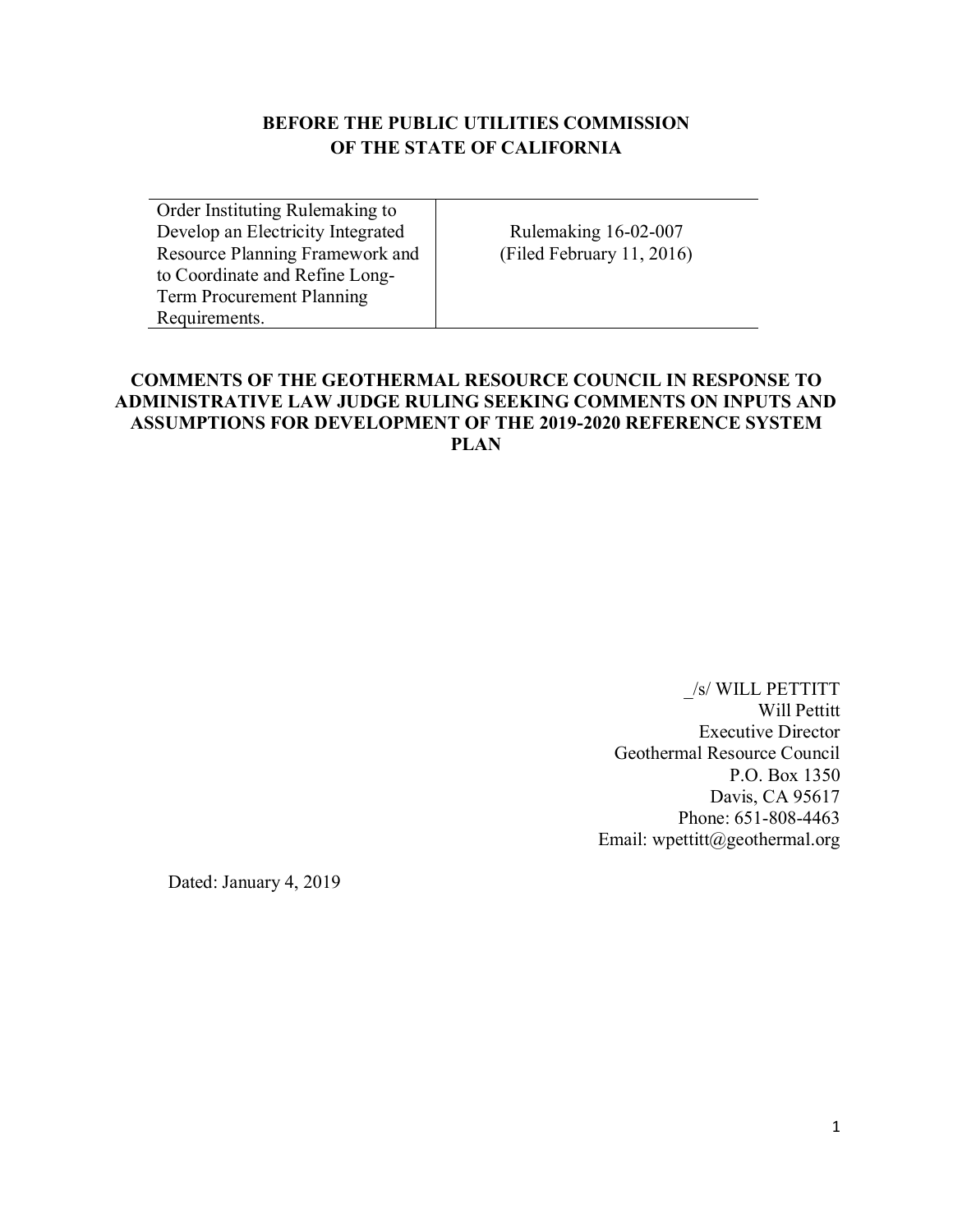# **BEFORE THE PUBLIC UTILITIES COMMISSION OF THE STATE OF CALIFORNIA**

Order Instituting Rulemaking to Develop an Electricity Integrated Resource Planning Framework and to Coordinate and Refine Long-Term Procurement Planning Requirements.

Rulemaking 16-02-007 (Filed February 11, 2016)

#### **COMMENTS OF THE GEOTHERMAL RESOURCE COUCIL IN RESPONSE TO ADMINISTRATIVE LAW JUDGE RULING SEEKING COMMENTS ON INPUTS AND ASSUMPTIONS FOR DEVELOPMENT OF THE 2019-2020 REFENCE SYSTEM PLAN**

## **I. INTRODUCTION**

The Geothermal Resource Council (GRC) submits these comments in response to the *Administrative Law Judge's Ruling Seeking Comments on Inputs and Assumptions for Development of the 2019-2020 Reference System Plan (Ruling)* issued on November 29, 2018 and modified by an E-mail ruling issued December 6, 2018. The GRC is a tax-exempt, nonprofit, educational association  $501(c)(3)$ . Formed in 1970, the GRC was incorporated in the state of Washington in 1972 and in California in 1981. The GRC actively seeks to expand its role as a primary professional educational association for the international geothermal community. The GRC serves as a focal point for continuing professional development for its members through its outreach, information transfer and education services.

## **II GENERAL COMMENTS**

The ruling proposes that the Reference System Plan (RSP) for 2019-2020 will be developed using an updated version of the RESOLVE model, which was used for developing the 2018 RSP. RESOLVE is dependent on a series of assumptions and "forecasts of load growth, technology costs, and potential, fuel costs and policy constraints."<sup>1</sup> The geothermal results across scenarios, especially between the 2017 and 2018 versions of the 42 MMT scenario, have

 $\overline{a}$ 

<sup>&</sup>lt;sup>1</sup> [ALJ Ruling,](http://docs.cpuc.ca.gov/PublishedDocs/Efile/G000/M243/K617/243617668.PDF) page 2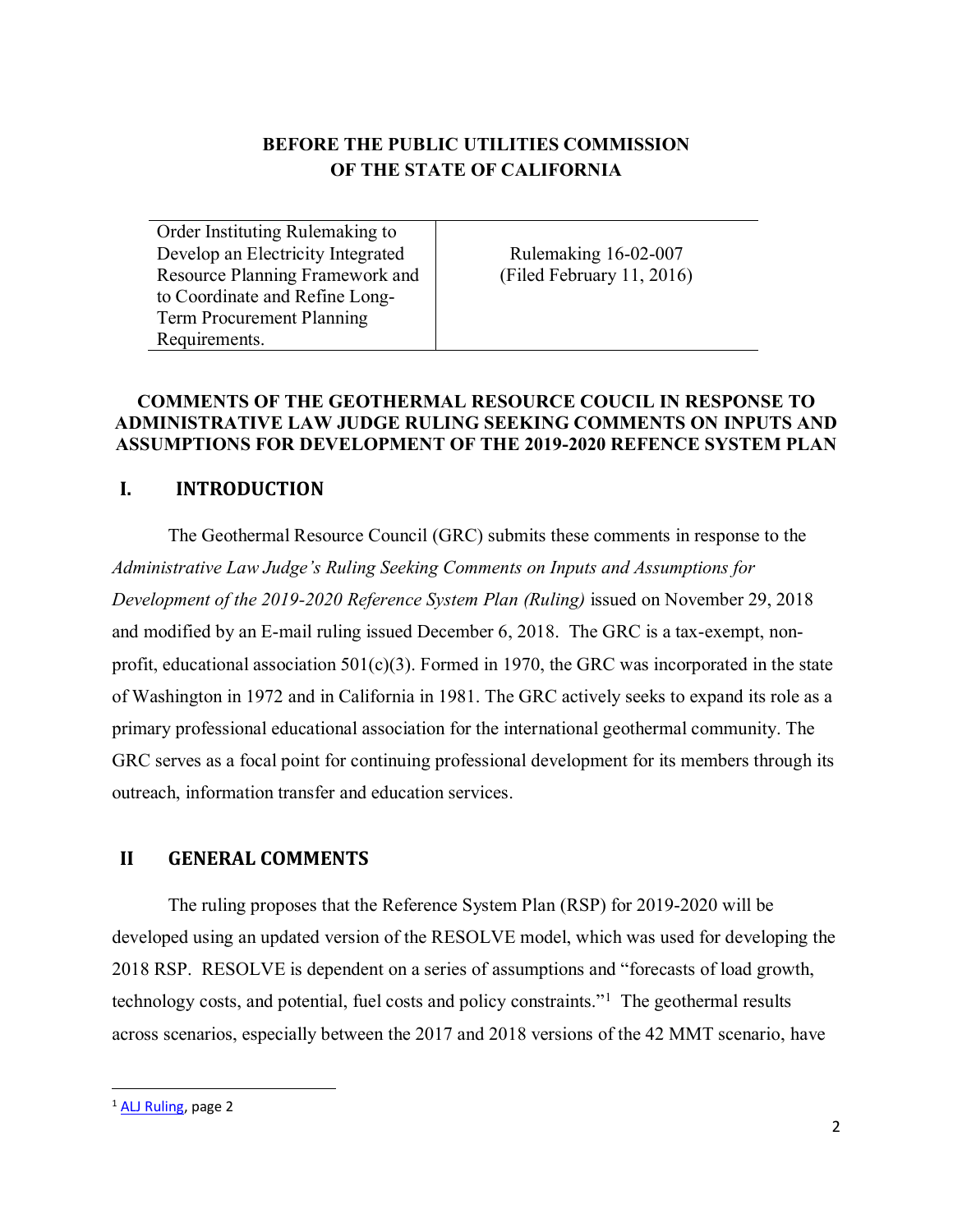been quite volatile, the 2017 42 MMT scenario resulted in the selection of 200 MW of geothermal, while the 2018 42 MMT scenario resulted in 1,700 MW. The GRC suggests the Commission require all other parties using different models and methods to create benchmark cases which can be compared to those using RESOLVE.

Additionally, in the context of the announced retirement of the Diablo Canyon Nuclear Power Plant in 2024-2025, the GRC believes resource diversity is a critical consideration in upgrading the grid to eliminate GHG emissions from electricity generation. Replacing a portion of Diablo's baseload capacity with a diverse set of baseload renewables is imperative and will result in less impacts on transmission facilities, reduced risks of curtailment due to overgeneration, and less storage to extend the capacity factor of intermittent resources. The GRC strongly encourages the Commission to consider the value of resource diversity in its integrated planning process.

#### **III GRC'S RESPONSE TO QUESTIONS RAISED IN RULING**

The Ruling identified questions regarding proposed inputs and assumptions for the 2019- 2020 RSP as well as the estimation of Criteria Pollutant Emissions. The GRC limits its comments to a subset of those questions but reserves the right to reply to comments regarding other questions in its Reply Comments.

#### **Attachment A**

Question 6a. Question 6a addresses the appropriateness of all of the resource types proposed to be modeled.

The GRC supports the continued evaluation of geothermal resources in RESOLVE and the CPUC IRP proceeding. The GRC believes additional attention should be given to the assumed installed costs, regional resource availability, economic value and reliability of geothermal resources.

Questions 8-9. Questions 8-9 address the years modeled in the IRP planning horizon and some scenarios in years beyond that planning horizon.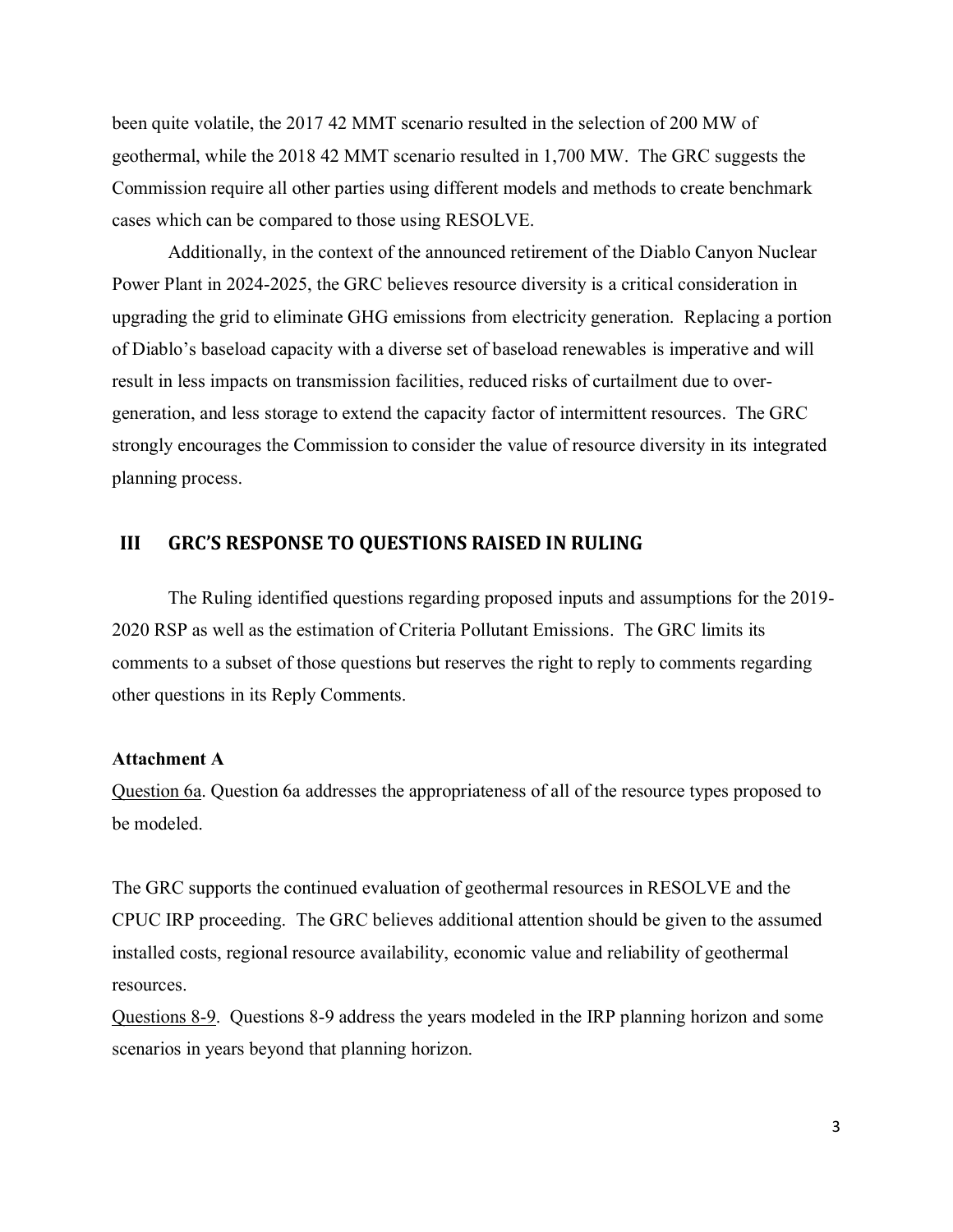The GRC supports the proposed method for continuity in the planning horizon described in Question 8, but also include years beyond 2030 as examined in Question 9.

The GRC is concerned that the RESOLVE model only selects geothermal for the last interval representing 2030, implying a commercial on-line date (COD) around that year. This results in two issues. The first issue is that this outcome is not consistent with new geothermal contracts in California with commercial on-line dates beginning in 2017. The second issue is that the closer the geothermal COD is to 2030, the longer the term of the 20-25 year contract which would take place after 2030, and hence its value would in part be reflective of conditions in those subsequent years.

Question 12. The GRC has the following additional comments on the appropriateness of the draft inputs and assumptions.

The GRC's primary concern is related to geothermal resource costs (Att. A, Section 4.2.2). The geothermal cost metrics and estimated cost results need to be updated and amended regularly. Within the downloaded version of the RESOLVE User Interface model, the "generic" installed cost of geothermal was found to be \$5,063/kW, as shown in the tab "COSTS\_Resource\_Char," cell L22.

These costs are not consistent with recent geothermal project costs. The Los Angeles Department of Water and Power, the largest municipal utility in the United States, serving over four million residents for example has disclosed that it has entered into a new, 26-year power sales agreement for approximately 150 MW of power to be generated by a portfolio of new and existing binary geothermal power plants.<sup>2</sup> The portfolio PPA contract capacity is 150 MW, with a minimum capacity of 135 MW and maximum potential capacity of 185 MW. The portfolio PPA is for a term of approximately 26 years, expiring in December 31, 2043 and has a fixed price of \$75.50 per MWh.<sup>3</sup>

l

<sup>2</sup> <http://www.ladwpnews.com/new-geothermal-project-helps-create-clean-energy-future-for-los-angeles/>

<sup>3</sup> <https://www.snl.com/IRW/file/4087066/Index?KeyFile=2000842054>